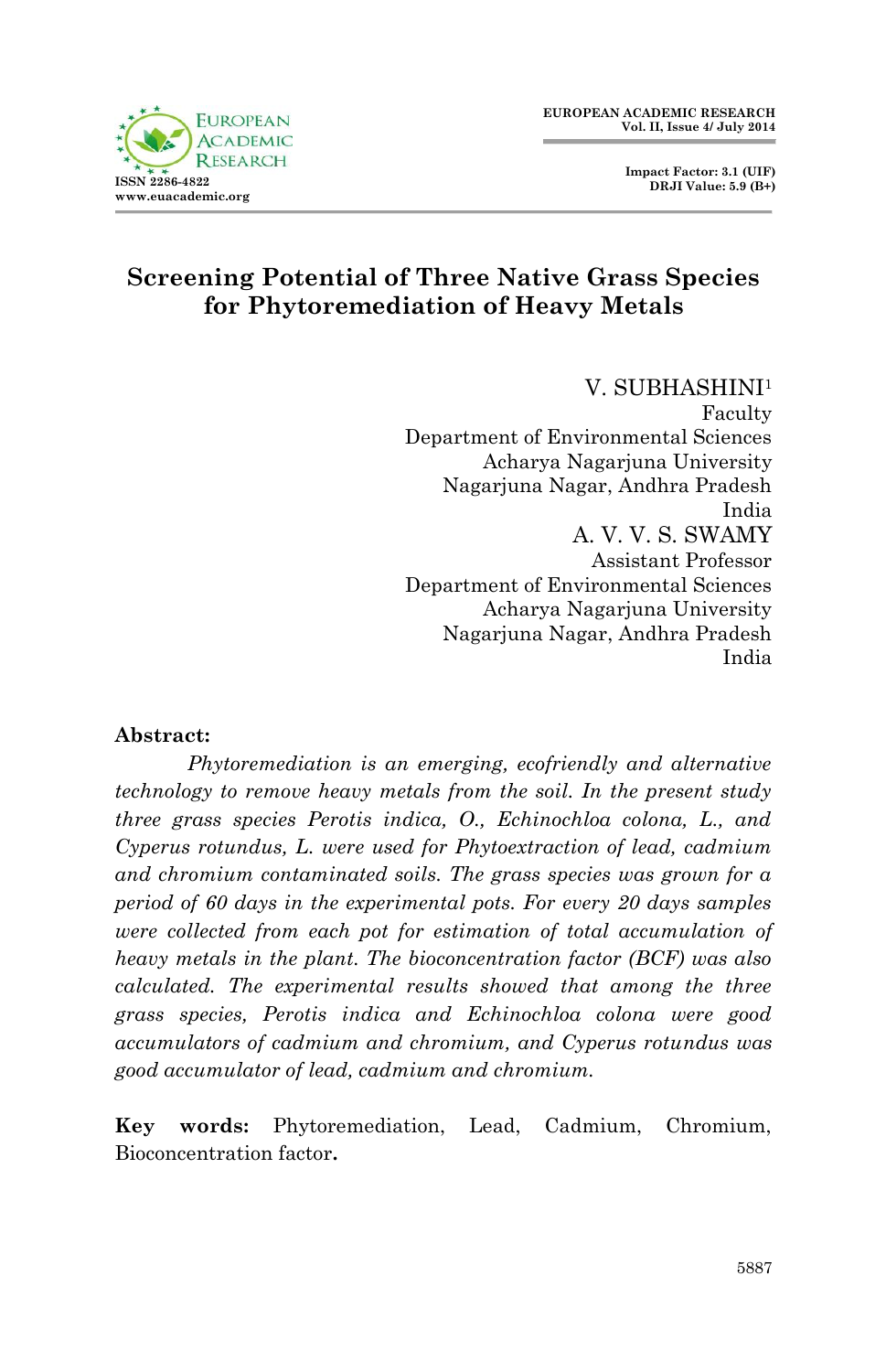### **1. Introduction:**

Plant processes that promote the removal of contaminants from soil and water are either direct or indirect. Direct processes include plant uptake into roots or shoots and transformation, storage, or transpiration of the contaminant. Indirect plant processing involves the degradation of contaminants by microbial, soil, and root interactions within the rhizosphere (Hutchinson et. al., 2003). Metals like Cadmium (Cd), Lead (Pb), Zinc (Zn), Chromium (Cr), Arsenic (As), Nickel (Ni) and Aluminum (Al) when present in high concentrations in soil exert potential toxic effects on overall growth and metabolism of plants and bioaccumulation of such toxic metals in the plant poses a risk to human and animal health (Agrawal and Sharma, 2006). About 90% of the anthropogenic emissions of heavy metals have occurred since 1900 AD; it is now well recognized that human activities lead to a substantial accumulation of heavy metals in soils on a global scale (e.g. 5.6 – 38 x 106 kg Cd yr-1) (Nriagu, 1996).

Phytoremediation, an emerging cleanup technology for contaminated soils, groundwater and wastewater that is both low-tech and low-cost, is defined as the engineered use of green plants (including grasses, forbs, and woody species) to remove, contain or render harmless such environmental contaminants as heavy metals, trace elements, organic compounds and radioactive compounds in soil or water (Gurbisu and Alkorta, 2003). There is evidence that plants such as *Typha latifolia* and *Cyperus malaccensis* can accumulate heavy metals in their tissues (Yadav and Chandra, 2011) the same phenomena reported in *Sebera acuminate* and *Thlaspi caerulescens*  (Cunningham and Ow, 1996) *Sonchus asper* and *Corydalis pterygopetata* grown on lead and zinc mining area in China have been identified as heavy metal hyper accumulators (Yanqun et. al., 2006). There is evidence that plants can

**.** 

**EUROPEAN ACADEMIC RESEARCH - Vol. II, Issue 4 / July 2014** <sup>1</sup> Corresponding author: subhashini2009@yahoo.com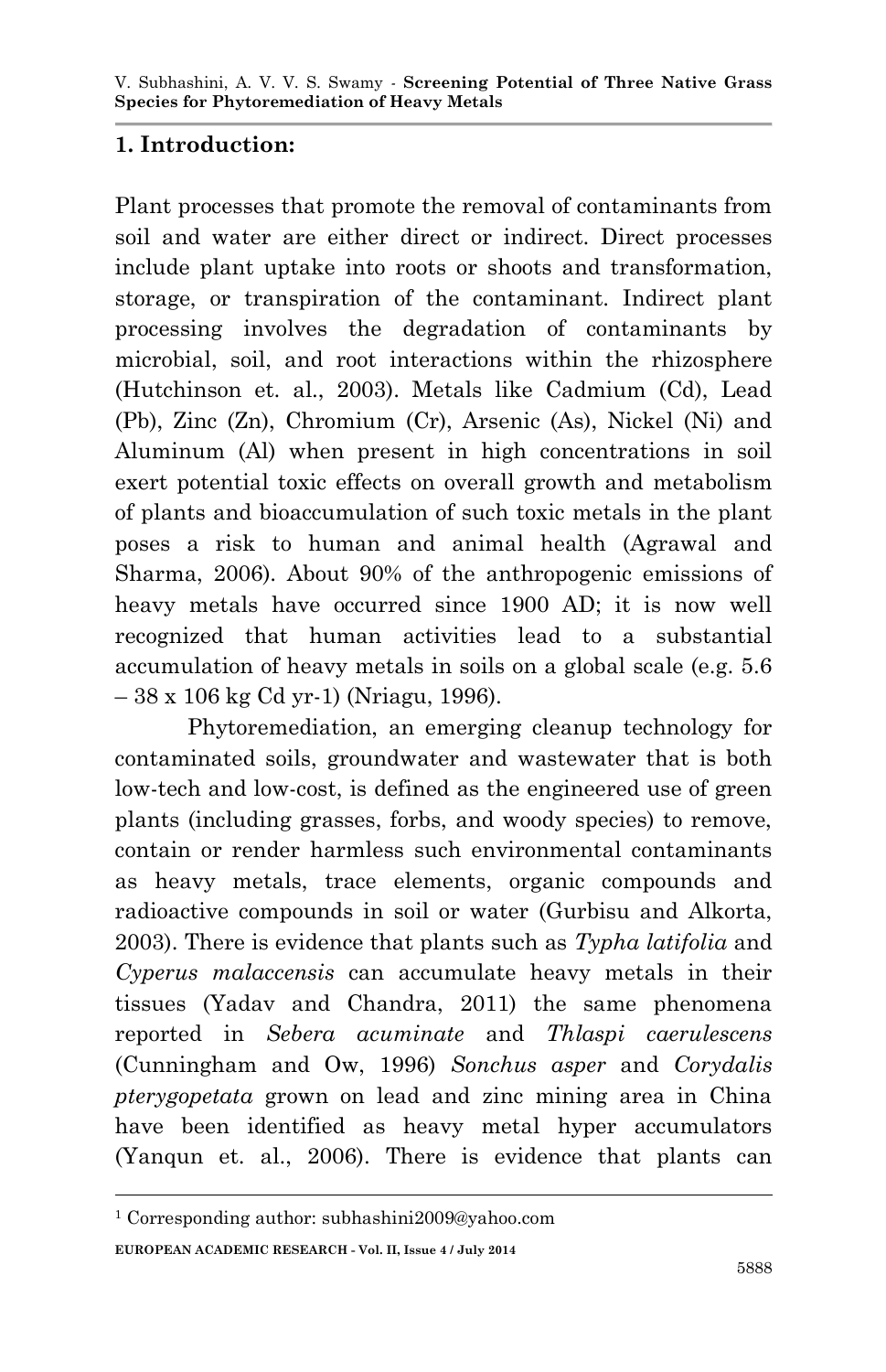accumulate heavy metals in their tissues such as *Arabidopsis thaliana (*Delhaize, 1996), *Typha latifolia*, and *Phragmites australis* (Ye, et al., 2011), *T. latifolia* and *P. australis* have been successfully used for phytoremediation of Pb/Zn mine (Ye et. al., 1997a).

However, some authors (Barlow, et. al., 2000; Piechalak et. al., 2002; Sahi, et. al., 2002) suggested that a community of tree, legume and grass based phytoremediation systems would be advantageous. Over 500 plant species comprising of 101 families have been reported, including members of the Asteraceae, Brassicaceae, Caryophyllaceae, Cyperaceae, Cunouniaceae, Fabaceae, Flacourtiaceae, Lamiaceae, Poaceae, Violaceae and Euphobiaceae. Metal hyperaccumulation occurs in approximately 0.2% of all angiosperms and is particularly well represented in the Brassicaceae (Kramer, 2010).

# **2. Materials and methods:**

The present study has been carried out during 2012-2013. The grass species selected for the present study included, *Perotis indica, Echinochloa colona,* and *Cyperus rotundus* belonging to Poales. All the plants were affluent and native to the study area i.e. Guntur District. The criteria followed for selection of species their biomass, commonness, tolerance to adverse climatic conditions and these species were fast growing, invasive, have tuberous roots and weedy characters.

Standard heavy metal solutions (1000 ppm) of Lead, Cadmium and Chromium were purchased from MERCK. These standard solutions were used for preparation of stock solution, from which 5ppm diluted heavy metal working solutions were prepared by taking aliquots of stock solution. These 5ppm solutions were added to the respective sets of each species and heavy metal, on every alternative day. While administering heavy metal laden water, care was taken to prevent leaching from the pot. The alternate day watering schedule was followed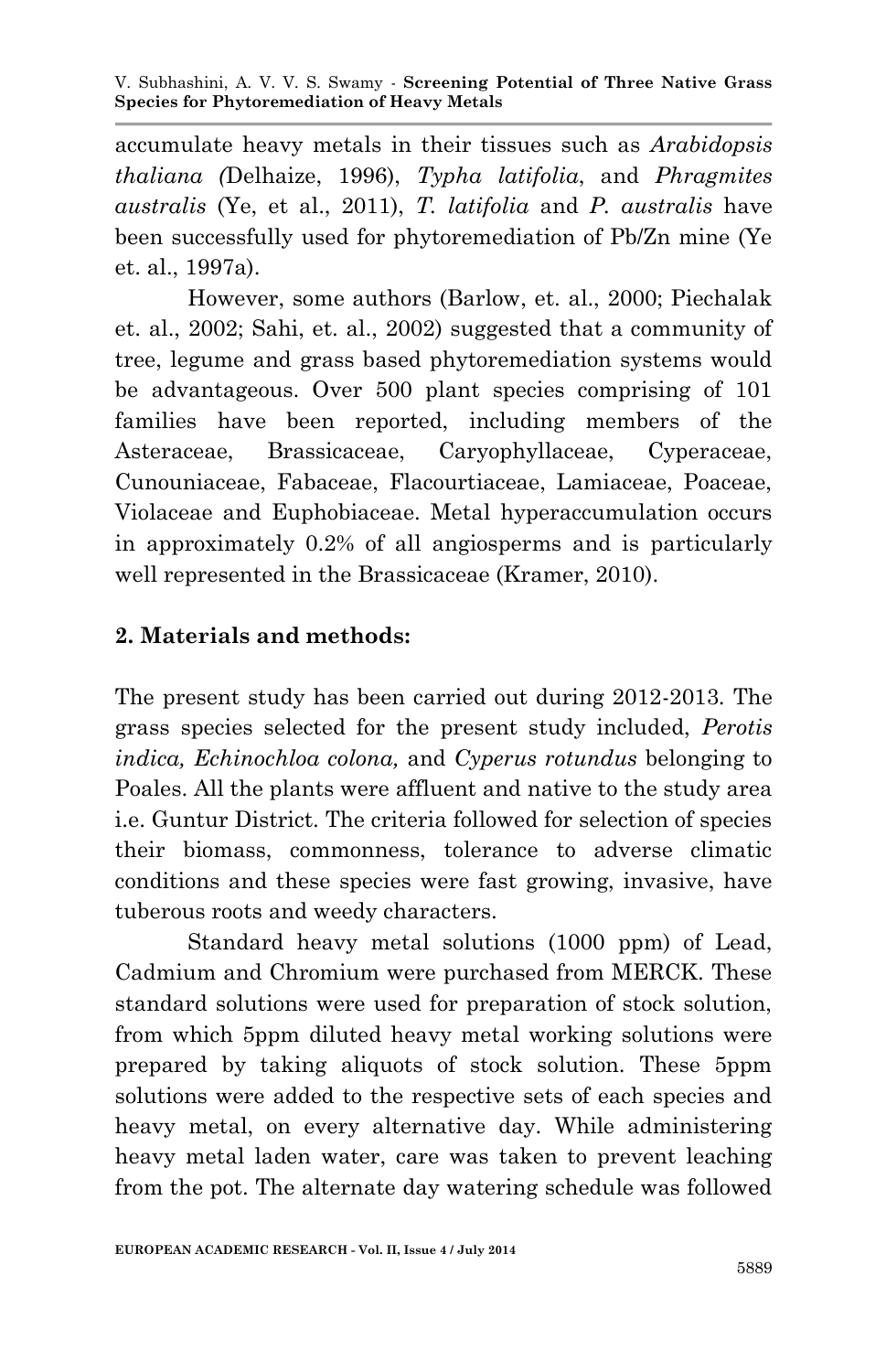to prevent water logging condition in the pots. The plants were grown for a period of two months (60days). Every 20 days the plant samples from each pot were collected and washed thoroughly under running tap water and distilled water so that no soil particles remained. The collected samples were air dried and then placed in a dehydrator for 2-3 days and then dried in an oven at 1000C. The dried samples of the plant were powdered and stored in polyethylene bags. The powdered samples were subjected to acid digestion. 1gm of the powdered plant material were weighed in separate digestion flasks and digested with  $HNO<sub>3</sub>$  and  $HCl$  in the ratio of 3:1. A blank sample was prepared applying 5ml of HNO<sub>3</sub> into empty digestion flask. The digestion on hot plate at 110ºc for 3-4 hours or continued till a clean solution was obtained. After cooling, the solution was filtered with Whatman NO.42 filter paper. After filtering the filtrate was analyzed for the metal contents in AAS.

#### **2.1 Description of the grass species for the present study:** 1*. Perotis indica, O.*



**Photo1***. Perotis indica* **Plant and Roots**

| Scientific Classification: |                                   |
|----------------------------|-----------------------------------|
| Kingdom                    | : Plantae (Angiosperms, Monocots, |
|                            | Commelinids)                      |
| Order                      | : Poales                          |
|                            |                                   |

**EUROPEAN ACADEMIC RESEARCH - Vol. II, Issue 4 / July 2014**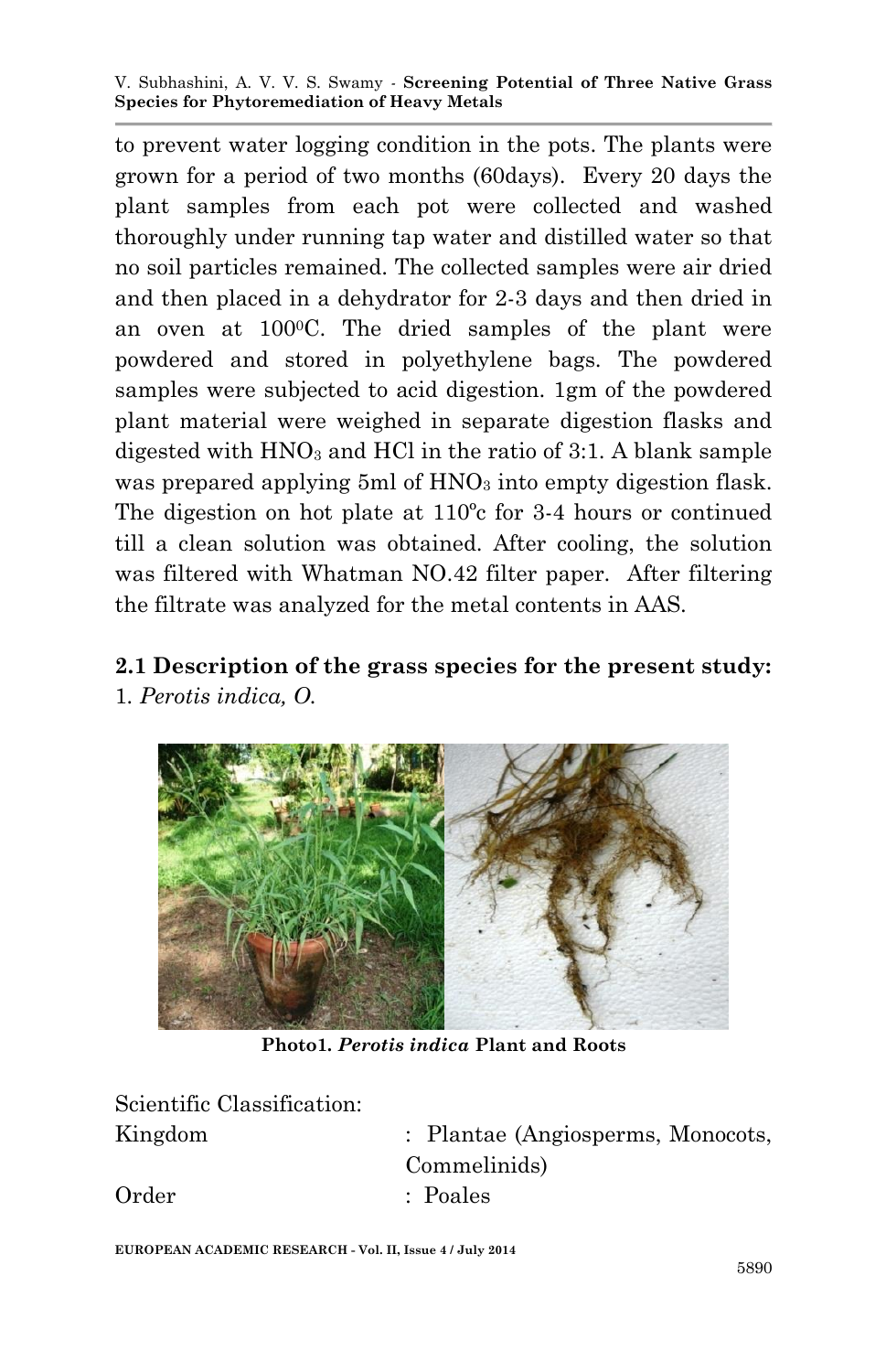| Family         | : Poaceae        |
|----------------|------------------|
| Subfamily      | : Chloridoideae  |
| Genus          | : Perotis        |
| <b>Species</b> | : <i>indica</i>  |
| Binomial name  | : Perotis indica |

Common name of *Perotis indica* is Indian Comet Grass. Native of Africa: also found in west tropical, west-central tropical, east tropical, and western Indian Ocean. China and eastern Asia. India, Indo-China and Malaysia. The species is an annual grass with culms rising to  $10-40$  cm tall. Leaf-blades are lance shaped, or ovate; 1–3 cm long; 2–7 mm wide. Stalks are oblong, 0.2 mm long. Indian Comet Grass is found growing on river banks and sandy places (Gamble, 2008a).

2*. Echinochloa colona, L.*



**Photo 2***. Echinochloa colona* **Plant and Roots**

| Scientific Classification: |                                      |
|----------------------------|--------------------------------------|
| Kingdom                    | : Plantae (Angiosperms, Monocots,    |
|                            | Commelinids)                         |
| Order                      | : Poales                             |
| Family                     | : Poaceae                            |
| Subfamily                  | : Panicoideae                        |
| Genus                      | : Echinochloa                        |
| <b>Species</b>             | : colona                             |
| <b>Binomial Name</b>       | $\therefore$ Echinochloa colona (L.) |

**EUROPEAN ACADEMIC RESEARCH - Vol. II, Issue 4 / July 2014**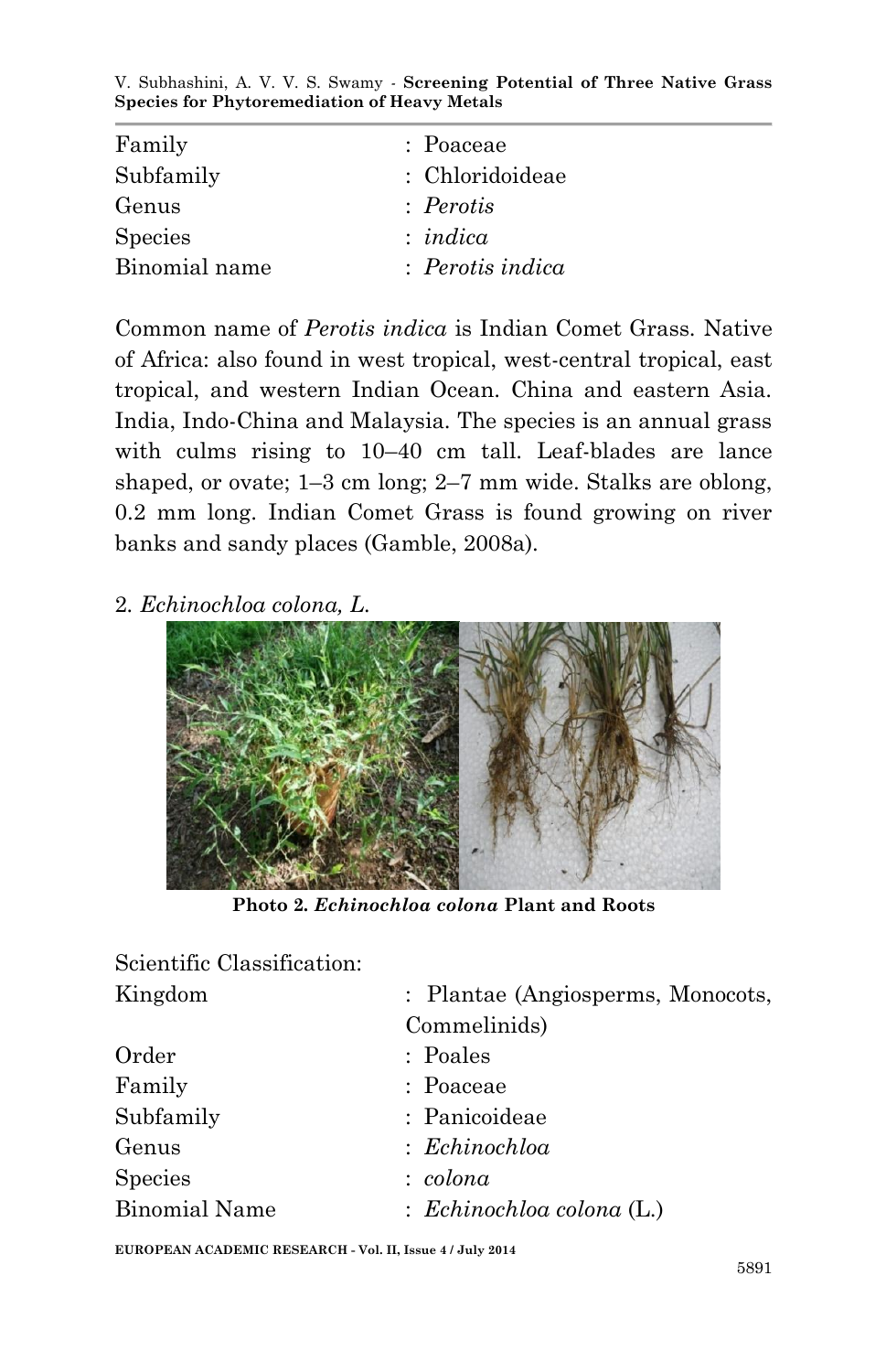*Echinochloa colona* commonly known as Jungle rice has an Indian origin. Now it is widely distributed in tropics and subtropics, including South and Southeast Asia and tropical Africa. Terrestrial, tufted, erect herb, rooting at nodes. Roots fibrous. White or brown. Stems flat, hairy. Nodes glabrous. Stipules absent. Leaves alternate spiral, sessile, linear, more than 2 cm long/wide, apex acute, base clasping, parallel veined. Leaf sheath present (Gamble, 2008b).

3. *Cyperus rotundus, L.*



**Photo 3***. Cyperus rotundus* **Plant and Roots**

| Scientific Classification: |                                   |  |  |  |  |
|----------------------------|-----------------------------------|--|--|--|--|
| Kingdom                    | : Plantae (Angiosperms, Monocots, |  |  |  |  |
|                            | Commelinids)                      |  |  |  |  |
| Order                      | : Poales                          |  |  |  |  |
| Family                     | : Cyperaceae                      |  |  |  |  |
| Genus                      | : $Cyperus$                       |  |  |  |  |
| Species                    | : rotundus                        |  |  |  |  |
| Binomial name              | $\therefore$ Cyperus rotundus L.  |  |  |  |  |
|                            |                                   |  |  |  |  |

*Cyperus rotundus* commonly known as coco-grass, purple nut sedge, red nut sedge, etc., is a species of sedge belongs to Cyperaceae, native to Africa, southern and central Europe and southern Asia (Martin et. al., 2009). The names "nut grass" and "nut sedge" are derived from its tubers, that somewhat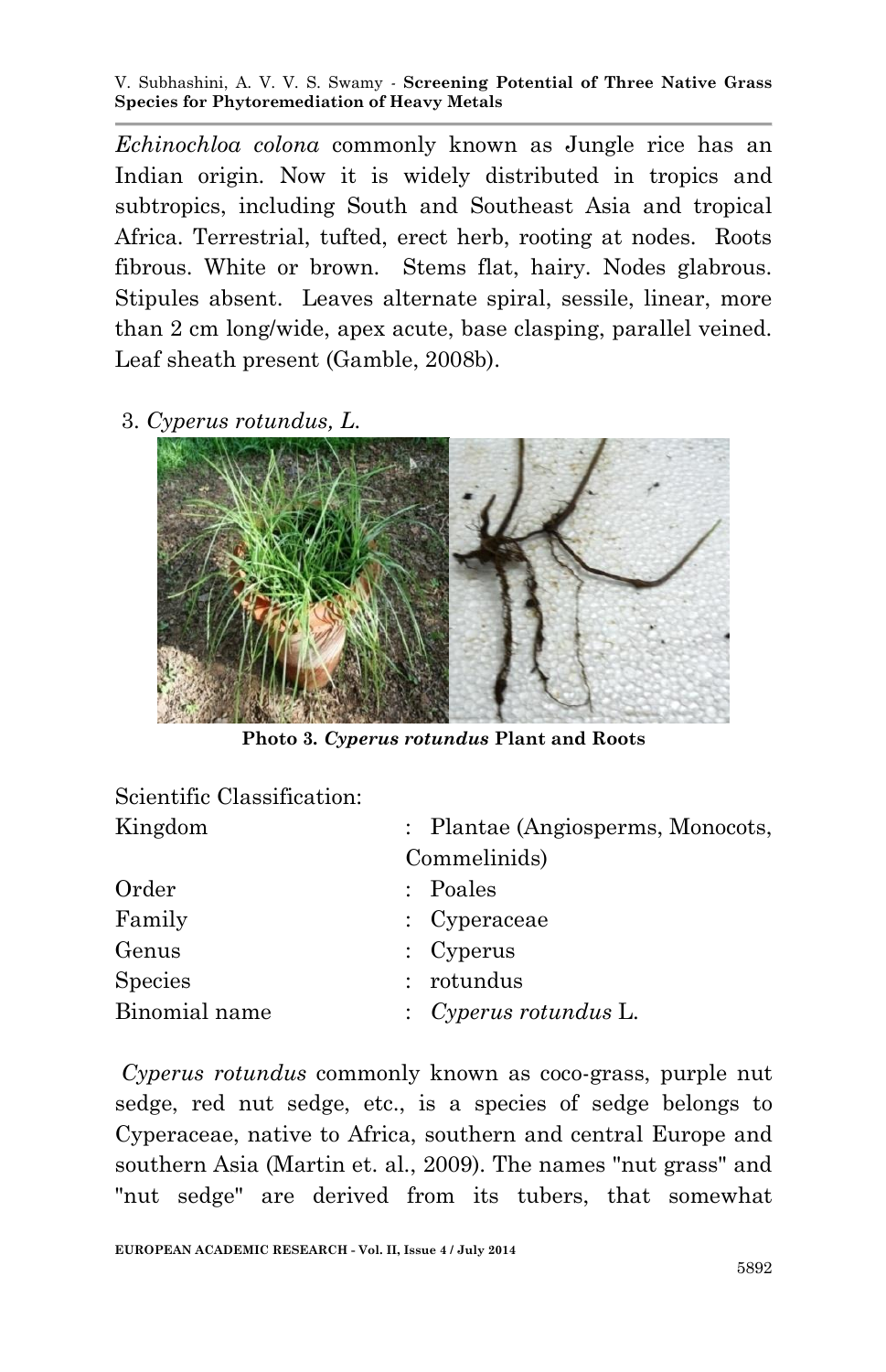resemble nuts, although botanically they have nothing to do with nuts. The root system of a young plant initially forms white, fleshy rhizomes. Some rhizomes grow upward in the soil. and then form a bulb-like structure from which new shoots and roots grow, and from the new roots, new rhizomes grow. Other rhizomes grow horizontally or downward, and form dark reddish-brown tubers or chains of tubers. *Cyperus rotundus* is one of the most invasive weeds known, having spread out to a worldwide distribution in tropical and temperate regions. It has been called "the world's worst weed". The plant has several medicinal uses. The grass is anthelminthic, anti-fungal, antiparasitic, anti-rheumatic, antispasmodic, aphrodisiac and astringent (Gamble, 2008c).

#### **2.2 Calculation of Bioconcentration factor (BCF):**

The concentration, transfer and accumulation of metals from soil to roots and shoots was evaluated in terms of Biological Concentration Factor (BCF) and Translocation Factor (TF). Biological Concentration Factor (BCF) was calculated as metal concentration ratio of plant roots to soil (Yoon et. al., 2006). The Bioconcentration Factor (BCF) of metals was used to determine the quantity of heavy metal absorbed by the plant from the soil. This is an index of the ability of the plant to accumulate a particular metal with respect to its concentration in the soil (Ghosh and Singh, 2005).

#### **3. Results and Discussion:**

#### **Accumulation of heavy metals in three grass species:**

Grass species, *Perotis indica, Cyperus rotundus and Echinochloa colona* were selected for the present study. These three grasses were highly resistant species that can survive hardships of soil and climate. The accumulation and absorption of lead, cadmium and chromium were studied. The total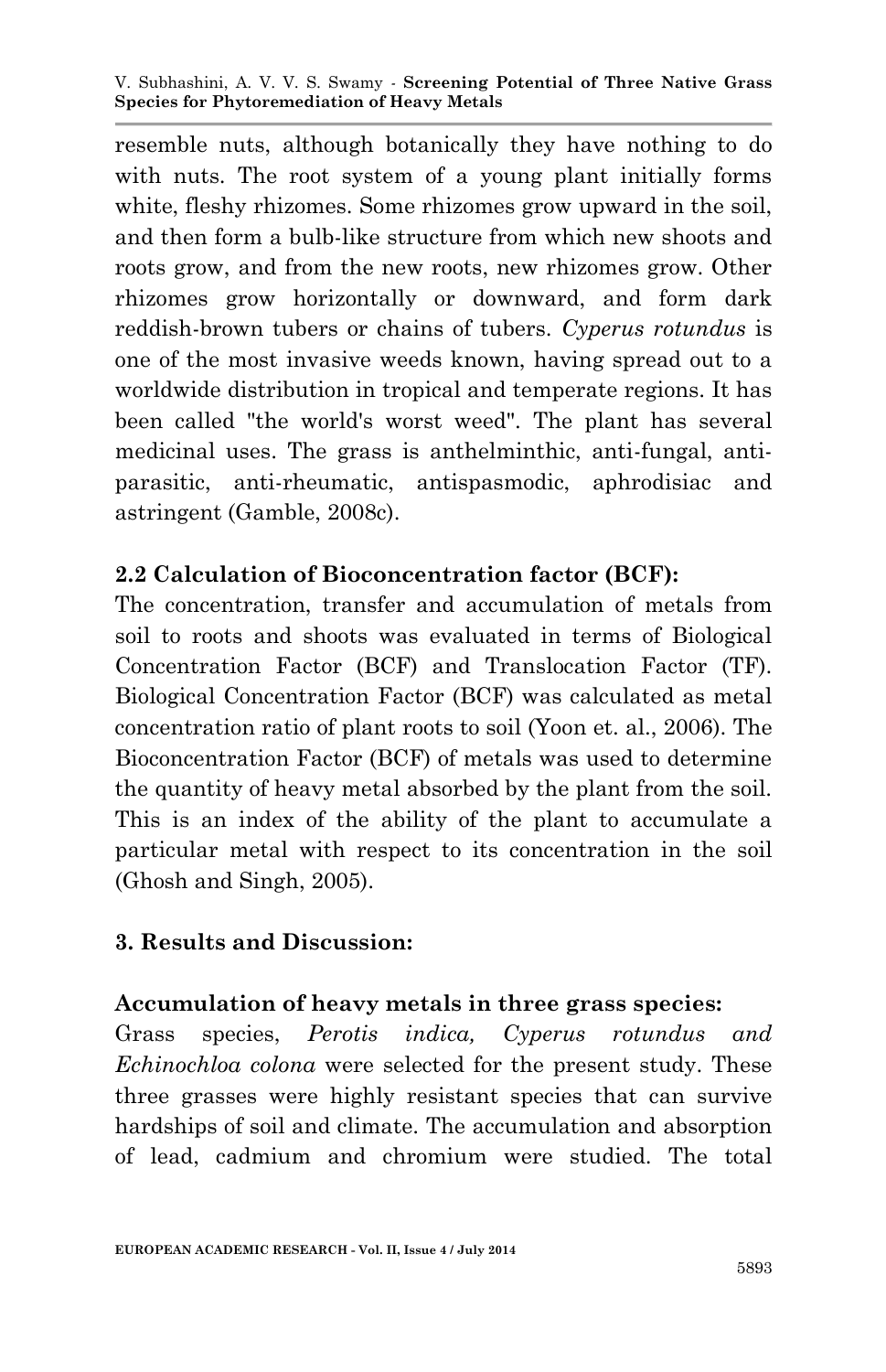accumulations were estimated in these three grass species viz. *Perotis indica, Cyperus rotundus* and *Echinochloa colona.*

# **3.1** *Perotis Indica:*

# **Accumulation of Lead (mg/kg):**

Lead concentration in the control was 23.59 mg/kg. The absorption of lead was marginal up to 20 days. Thereafter from 40-60 days the increase of lead concentrations was only 1.25 mg/kg (Table 1). The total accumulation in the whole plant by 60th day was only 1.77 mg/kg. In Australia, vetiver grass was used to stabilize landfill and industrial waste sites contaminated with heavy metals such as Cd, As, Ni, Cu, Pb and Hg (Truong and Baker, 1998). In China, vetiver grass was planted in a large scale for pollution control and mine tail stabilization (Chen, 2000). Vetiver grass (*Vetiveria zizanioides,* L.) was used for Cadmium (Cd) and Lead (Pb) removal and reported that the accumulation rates for lead was very high (9.72-88.14%), for cadmium the accumulation rates was fairly low. Therefore, vetiver grass use to Phytoextraction of lead and phytostabilization of cadmium contaminated soils (Minh and Khoa, 2009).

## **Accumulation of Cadmium (mg/kg):**

The initial concentration of cadmium was 0.83 mg/kg which has reached to 2.78 in first 20 days. The total accumulation of cadmium in 60 days was 8.52 mg/kg (Table 1). The increase of concentration was highest from 20-40 days  $(2.78 \text{ to } 7.2 \text{ mg/kg})$ and from then onwards accumulation was slow from 40-60 days. *Chenopodium album L*., halophytic weed, was a good candidate for Phytoextraction of cadmium from the contaminated soil (Mazhari and Bahare, 2012). Several species, such as hemp dogbane (*Apocynum cannabinum*), common ragweed (*Ambrosia artemisiifolia*), nodding thistle (*Carduus nutans*), and Asiatic dayflower (*Commelina communis*), were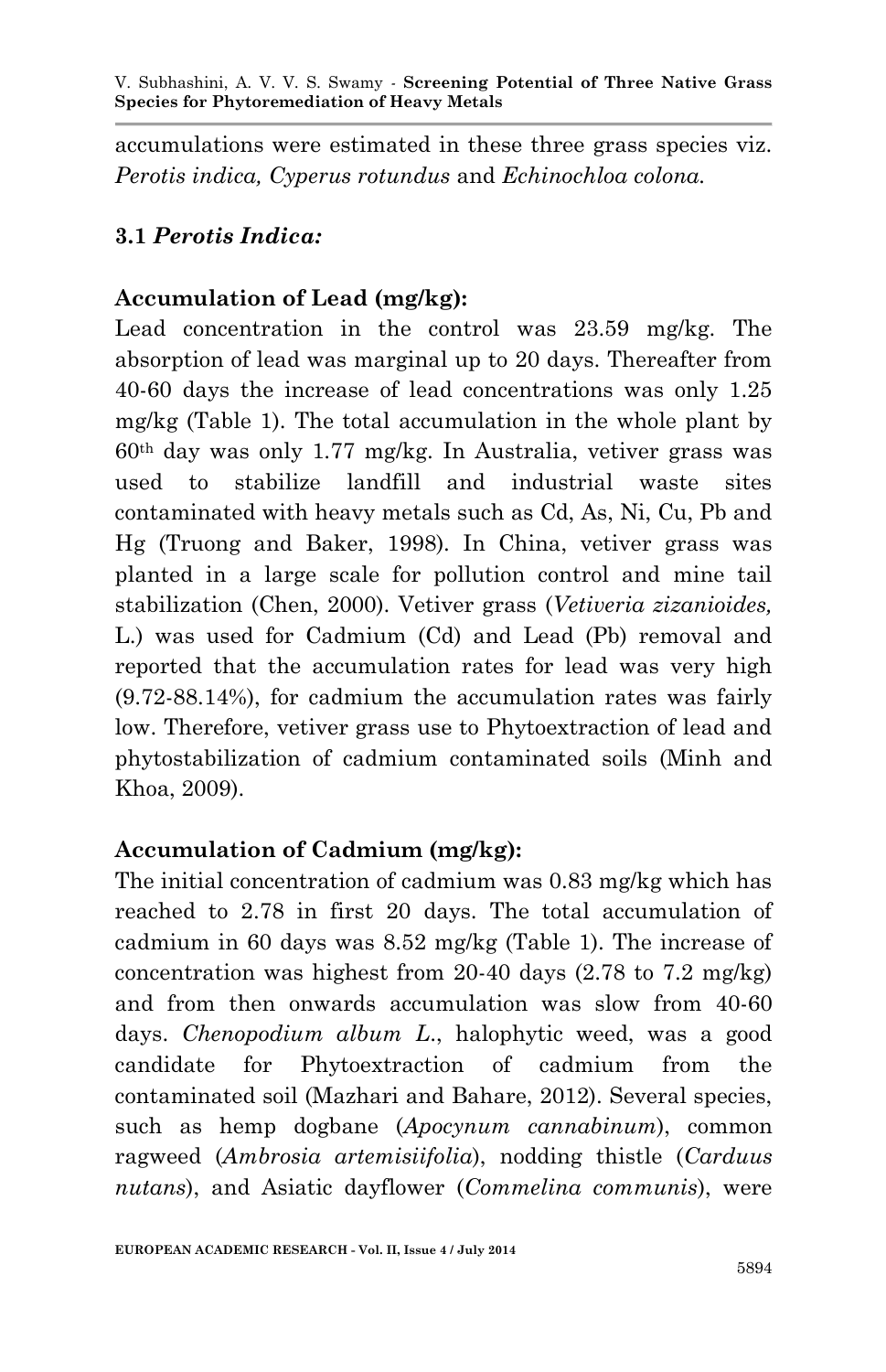shown to have superior Pb-accumulating properties (Berti and Cunningham, 1993).

### **Accumulation of Chromium (mg/kg):**

The total accumulation of chromium in the plant in 60 days was 65.63 mg/kg. The initial concentration was 9.61. *Perotis indica* has accumulated 30.83 mg/kg of chromium in first 20 days (Table 1). The concentration of chromium continued to increase from  $20<sup>th</sup>$  to  $40<sup>th</sup>$  day (30.83 to  $40.5$  mg/kg). However, a substantial accumulation was observed from  $40<sup>th</sup>$  day to  $60<sup>th</sup>$ day (40.5 to 75.24 mg/kg). The results revealed that *Perotis indica* was a good accumulator of chromium.

**Table 1: Accumulation of Lead, Cadmium and Chromium (mg/kg biomass) in** *Perotis indica* **during the experimental period.**

| Heavy    |                  |                  |                 |                  | Total        |
|----------|------------------|------------------|-----------------|------------------|--------------|
| metal    | Control          | $20th$ day       | $40th$ dav      | $60th$ dav       | accumulation |
| Lead     | $23.59 \pm 0.13$ | $23.99 \pm 0.08$ | $24.11\pm0.15$  | $25.36 \pm 0.07$ | 1.77         |
| Cadmium  | $0.83\pm0.13$    | $2.78 \pm 0.08$  | $7.2 \pm 0.15$  | $9.35 \pm 0.09$  | 8.52         |
| Chromium | $9.61 \pm 0.12$  | $30.83 \pm 0.08$ | $40.5 \pm 0.15$ | $75.24 \pm 0.09$ | 65.63        |

## **3.2** *Echinochloa Colona:*

## **Accumulation of Lead (mg/kg):**

The total accumulation of lead in *Echinochloa colona* was 8.82 mg/kg in 60 experimental days. The initial concentration of lead was 20.13 mg/kg which increased to 28.95 mg/kg by the end of the experimental period. The accumulation was 5.18 mg/kg in the first 20 days (Table 2). By  $40<sup>th</sup>$  day the concentration of lead reached to 28.84 mg/kg in an increase of 3.53mg/kg from 20 to 40 days. Thereafter the accumulation stabilized. By 60th day the accumulation was 28.95 mg/kg showing an increase of only 0.11 mg/kg from 40th day to 60th day. *S. nigrum* was designated as hyper-accumulator of Cd and the BAC of *C. dactylon* was very high for Pb  $(BAC = 4.6)$  and based on Pb tolerance this species was recommended for phytoremediation processes (Wei, 2004). *B. reptans*, *S. nigrum P. oleracea* and *X. stromarium* had very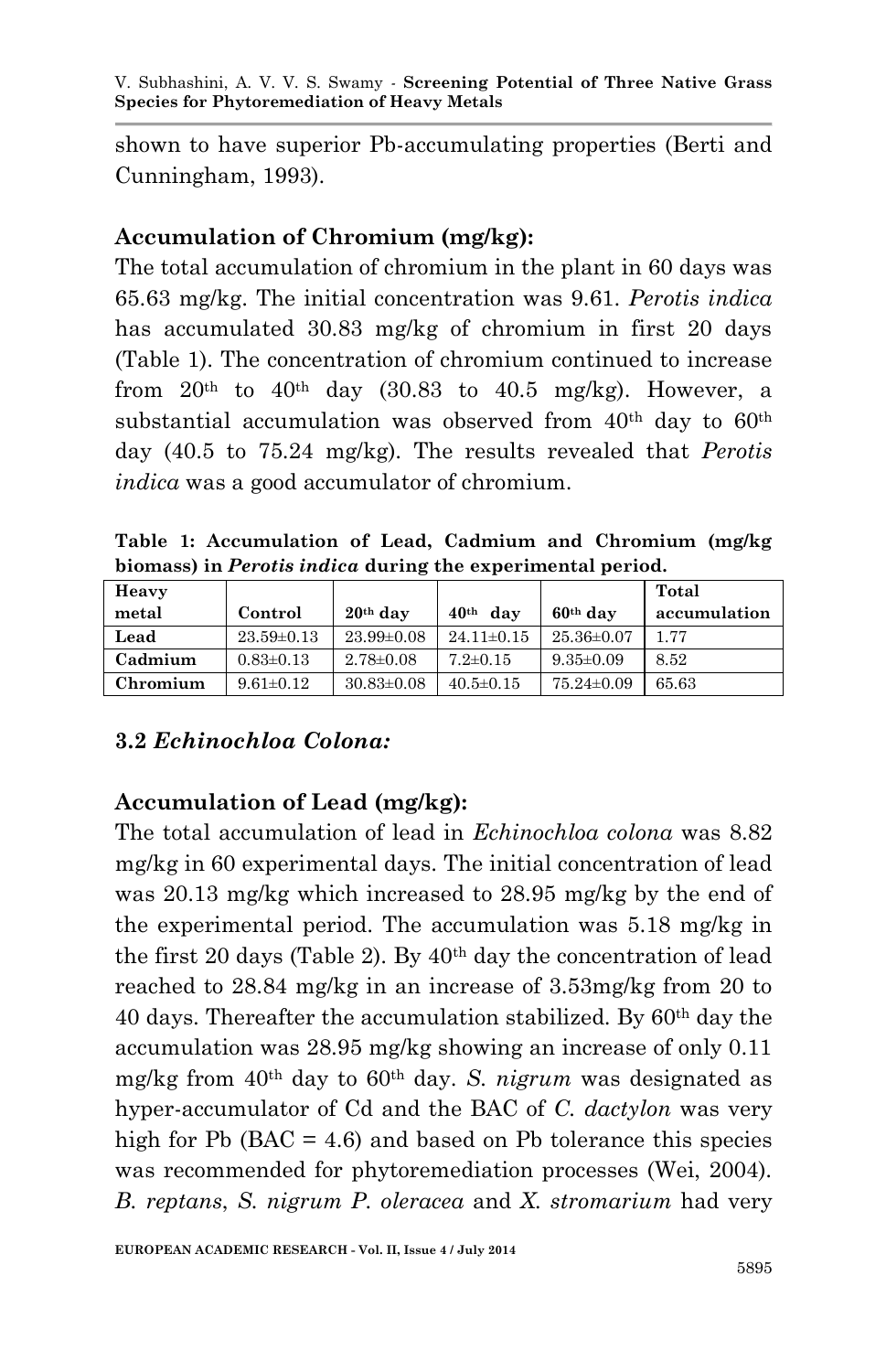high BCF values and could be useful for Phytostabilization of soils contaminated with Cu and Pb. *Canna indica* effectively translocate lead and chromium to aerial parts while the roots retain high quantities of cadmium, nickel and zinc. The total absorption was high for zinc followed by chromium (Subhashini et. al., 2013). The chlorophyll levels decreased after dosing with Cu, Zn and Pb in *Cladonia rangiformis* (Qadir et. al., 2004).

### **Accumulation of Cadmium (mg/kg):**

The back ground concentration of cadmium was 0.21 mg/kg in the beginning of the experiment which increased to 13.11 mg/kg in 60 days, showing a total accumulation of 12.9 mg/kg (Table 2). In the first 20 days of experimental period the accumulation of cadmium was slow and later increased to 8.05 mg/kg to 13.11 by 40th and 60th days, respectively. The accumulation was maximum between 20 and 40 days. *Brassica juncea* has been studied extensively for its tolerance to heavy metals in general and Cd in particular and has been suggested as a good bioremediator of the metal contaminated soil (Nouairi and Ammar, 2009); (Soleimani et al., 2009).

## **Accumulation of Chromium (mg/kg):**

The total accumulation of chromium in *Echinochloa colona* in the 60 experimental days was 47.73 mg/kg (Table 2). The back ground concentration of chromium in the beginning of the experiment was 9.51 mg/kg. The accumulation in the plant continued up to  $60<sup>th</sup>$  day. By  $20<sup>th</sup>$  day the accumulation reached to 19.03 which further increased to 39.41 and 57.24 by 40th and 60th days, respectively. The accumulation was highest between 20 and 40 days and lowest in first 20 days.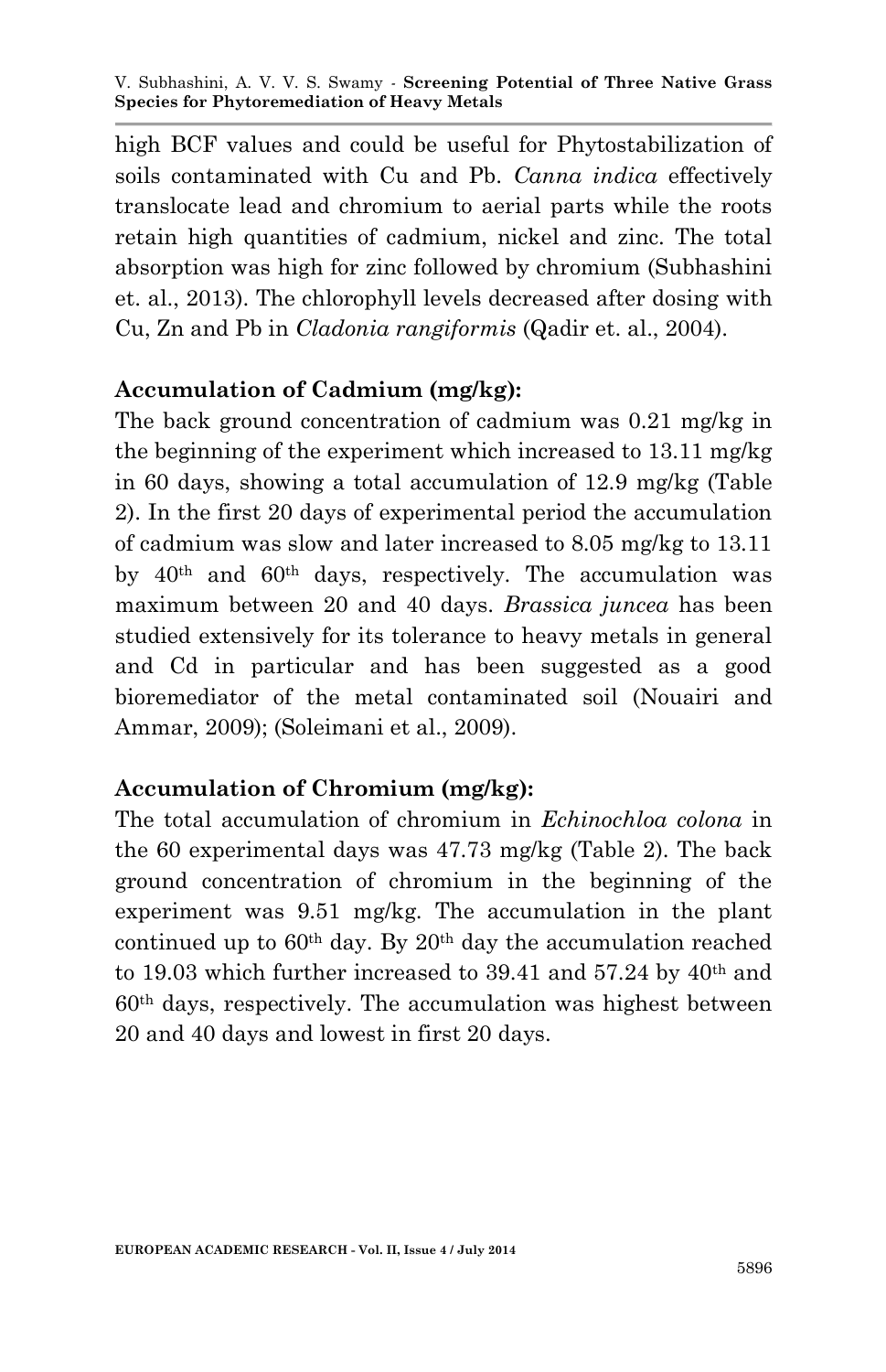| Heavy    |                  |                  |                         |                  | Total        |
|----------|------------------|------------------|-------------------------|------------------|--------------|
| metal    | Control          | $20th$ day       | 40 <sup>th</sup><br>dav | $60th$ dav       | accumulation |
| Lead     | $20.13 \pm 0.19$ | $25.31 \pm 0.11$ | $28.84 \pm 0.18$        | $28.95 \pm 0.1$  | 8.82         |
| Cadmium  | $0.21 \pm 0.18$  | $1.83 \pm 0.19$  | $8.05 \pm 0.13$         | $13.11 \pm 0.16$ | 12.9         |
| Chromium | $9.51 \pm 0.19$  | $19.03 \pm 0.16$ | $39.41 \pm 0.19$        | $57.24 \pm 0.13$ | 47 73        |

**Table 2: Accumulation of Lead, Cadmium and Chromium (mg/kg biomass) in** *Echinochloa colona* **during the experimental period.**

# **3.3** *Cyperus Rotundus:*

### **Accumulation of Lead (mg/kg):**

The initial concentration of lead was 8.99 mg/kg in the beginning of the experiment. The concentration of lead subsequently increased to  $36.17$  mg/kg by  $40<sup>th</sup>$  day, there after the accumulation slowed down from 20-40-60 days to 36.17- 36.66-37.35, respectively (Table 3). The total accumulation in 60 days was 28.36 mg/kg. This reveals that *Cyperus rotundus* is a good accumulator of lead.

 In present study the *Cyperus rotundus* was ascertained as a good accumulator of lead based on the total accumulation of lead. This species being native, wild and produce considerably less biomass could be a potential species for Phytoextraction of lead from contaminated soils. Pb concentration was more in roots compared to both stem and leaves. The amounts of lead in roots were higher in Bermuda grass (*Cynodon dactylon*) compared to shoot<sup>31</sup>. The present study reports that the cadmium, lead and chromium were absorbed in higher quantities. Studies on cabbage (*Brassica rapa* L.) and wheat (*Triticum aestivum* L.) grown in Pbcontaminated soils, revealed a significantly higher concentrations of Pb in the shoots and roots (Shen et. al., 2002). While for *Buddleja scordioides* (Buddlejaceae) and *Cerdia congestiflora* (Caryophilaceae) the Pb bioconcentration factors were 1.31 and 1.05, respectively, which indicated that they are lead-tolerant species. *Brassica juncea (*Indian mustard) a highbiomass plant could accumulate Pb, Cr (VI), Cd, Cu, Ni and Zn (Nanda Kumar et. al., 1995; Raskin et. al., 1994).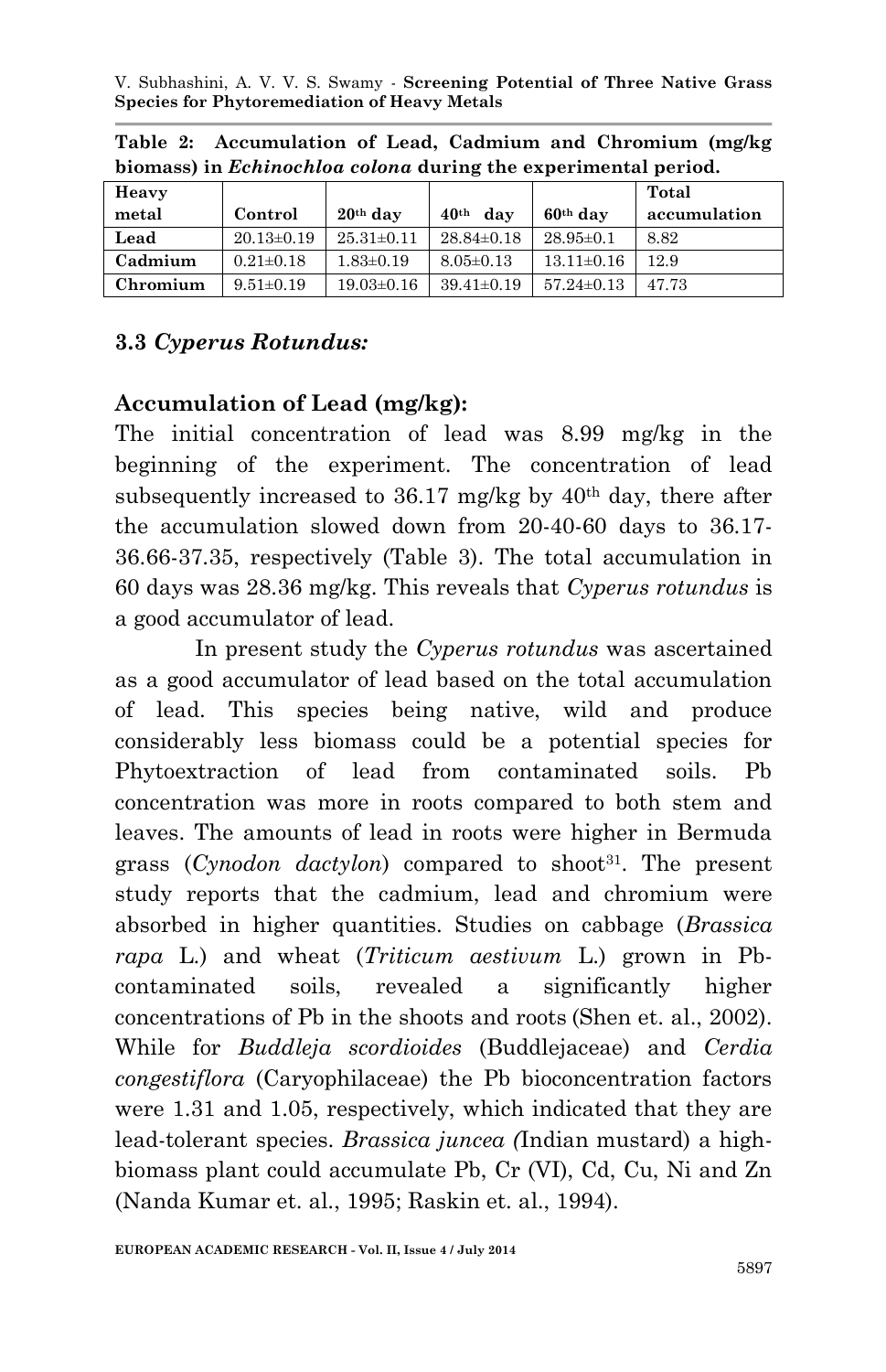#### **Accumulation of Cadmium (mg/kg):**

*Cyperus rotundus* has accumulated 16.35 mg/kg of cadmium in 60 days. The initial concentration was 0.52 mg/kg. Cyperus has accumulated 3.09, 13.11 and 16.87 mg/kg by  $20<sup>th</sup>$ , 40<sup>th</sup> and 60<sup>th</sup> days, respectively (Table 3). *Cyperus rotundus* was a good accumulator of cadmium. Cd was predominantly accumulated in the roots of both *Brassica juncea* and *Brassica napus* (Nouairi et. al., 2006) and the studies on *Elsholtzia splen*d*ens*  also revealed the same (Peng and Yang, 2005).

#### **Accumulation of Chromium (mg/kg):**

Chromium concentration was 6.28 mg/kg at the beginning of the experiment. There was a substantial accumulation in 40 days (64.4 mg/kg). The accumulation increased to 25.53 mg/kg in first 20 days and later to  $64.4$  mg/kg by  $40<sup>th</sup>$  day (Table 3). The increase of accumulation was less from  $40<sup>th</sup>$  day to  $60<sup>th</sup>$  day (only 1.98 mg/kg i.e. from 64.4 to 66.38 mg/kg). The total accumulation of chromium in 60 days was 60.1 mg/kg which revealed that *Cyperus* was a good accumulator of chromium. Similar results were obtained on evaluating the potential of *Pongamia pinnata* (Leguminosae- Papillionoideae) for Phytoremediation of Chromium (Cr), Copper (Cu) and Nickel (Ni) (Shirbhate and Malode, 2012).

**Table 3: Accumulation of Lead Cadmium and Chromium (mg/kg) in**  *Cyperus rotundus* **during the experimental period.**

| Heavy    |                 |                  |                         |                  | Total        |
|----------|-----------------|------------------|-------------------------|------------------|--------------|
| metal    | Control         | $20th$ day       | 40 <sup>th</sup><br>dav | $60th$ day       | accumulation |
| Lead     | $8.99 \pm 0.15$ | $36.17 \pm 0.19$ | $36.66 \pm 0.08$        | $37.35 \pm 0.19$ | 28.36        |
| Cadmium  | $0.52 \pm 0.15$ | $3.09 \pm 0.19$  | $13.11 \pm 0.08$        | $16.87 \pm 0.19$ | 16.35        |
| Chromium | $6.28 \pm 0.15$ | $25.53 \pm 0.19$ | $64.4 \pm 0.08$         | $66.38 \pm 0.18$ | 60.1         |

|       |  |  | Table 4: Lead, Cadmium and Chromium Bioconcentration factor |  |
|-------|--|--|-------------------------------------------------------------|--|
| table |  |  |                                                             |  |

| Name of the species | Lead | Cadmium | Chromium |
|---------------------|------|---------|----------|
| Perotis indica      | 0.19 | 23.28   | 4.83     |
| Echinochloa colona  | 0.93 | 35.26   | 3.51     |
| Cyperus rotundus    | 2.99 | 44.67   | 4.42     |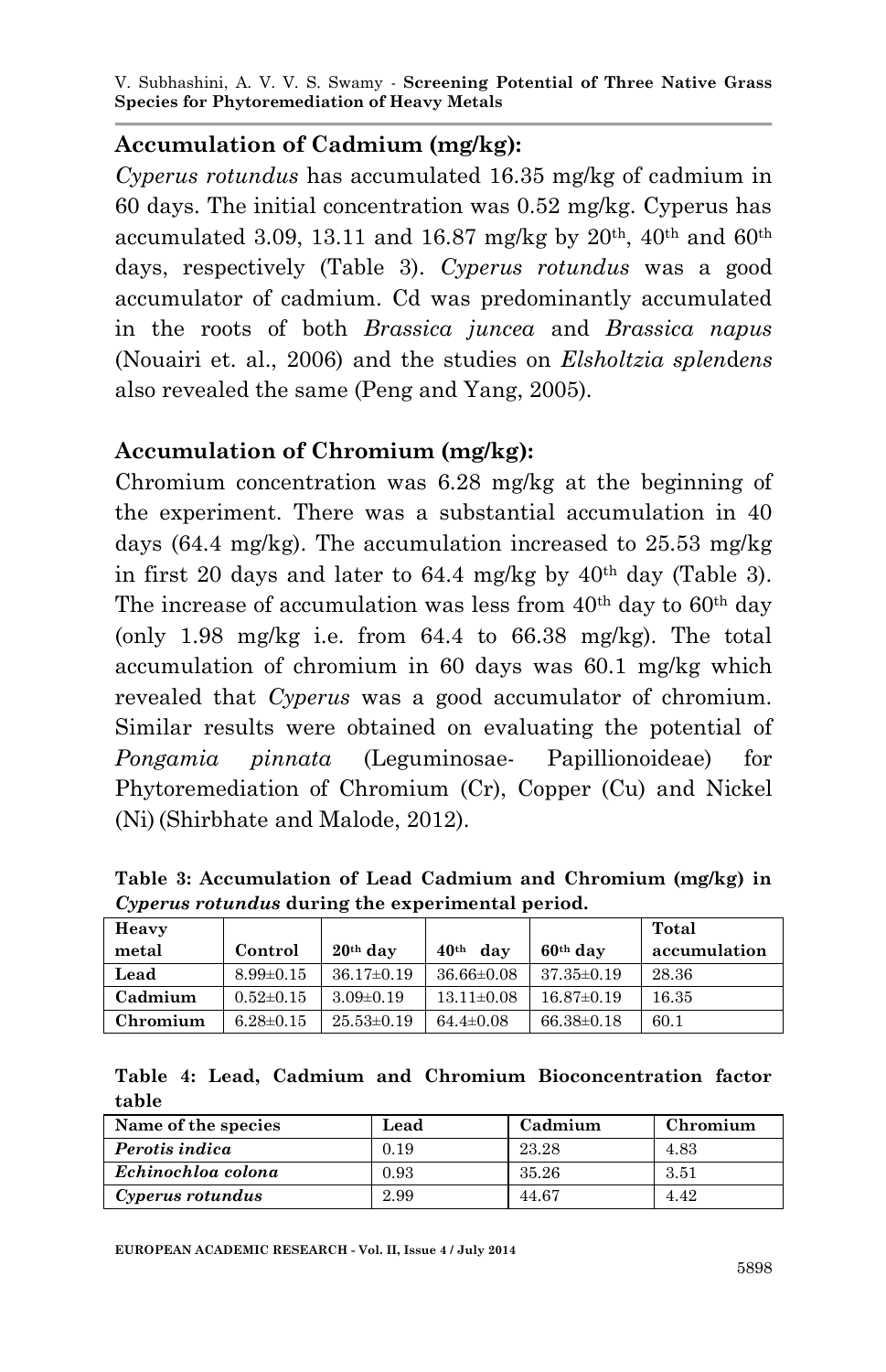In *Perotis indica* lead bioconcentration factor was 0.19, cadmium bioconcentration factor was 23.28 and chromium bioconcentration factor was 4.83. This indicates that the *Perotis indica* can tolerate high levels of cadmium and chromium, and hence it can be recommended for removal of cadmium and chromium from contaminated soils. The BCF for lead in *Echinochloa colona* was 0.93, cadmium bioconcentration factor was 35.26 and chromium bioconcentration factor was 3.51. The bioconcentration factor was >1, the species could be used for Phytoextraction of cadmium and chromium contaminated soils. The BCF for lead in *Cyperus rotundus* was 2.99, cadmium bioconcentration factor was 44.67 and chromium bioconcentration factor was 4.42. The BCF values for the heavy metals in the present study ascertain that it is a potential species for removal of lead, cadmium and chromium from contaminated soils.

#### **4. Conclusions:**

*Perotis indica* was good accumulator of cadmium and chromium. The species can be recommended for the Phytoextraction of cadmium and chromium contaminated soils. *Echinochloa colona* was good accumulator of cadmium and chromium. The species can be recommended for the Phytoextraction of cadmium and chromium contaminated soils. *Cyperus rotundus* was good accumulator of lead, cadmium and chromium. The species can be recommended for the Phytoextraction of lead, cadmium and chromium contaminated soils. Among the experimental species *Cyperus rotundus* the potential species for the removal of Pb, Cd and Cr while *Perotis indica* and *Echinochloa colona* are the effective species for the phytoextraction of cadmium and chromium contaminated soils.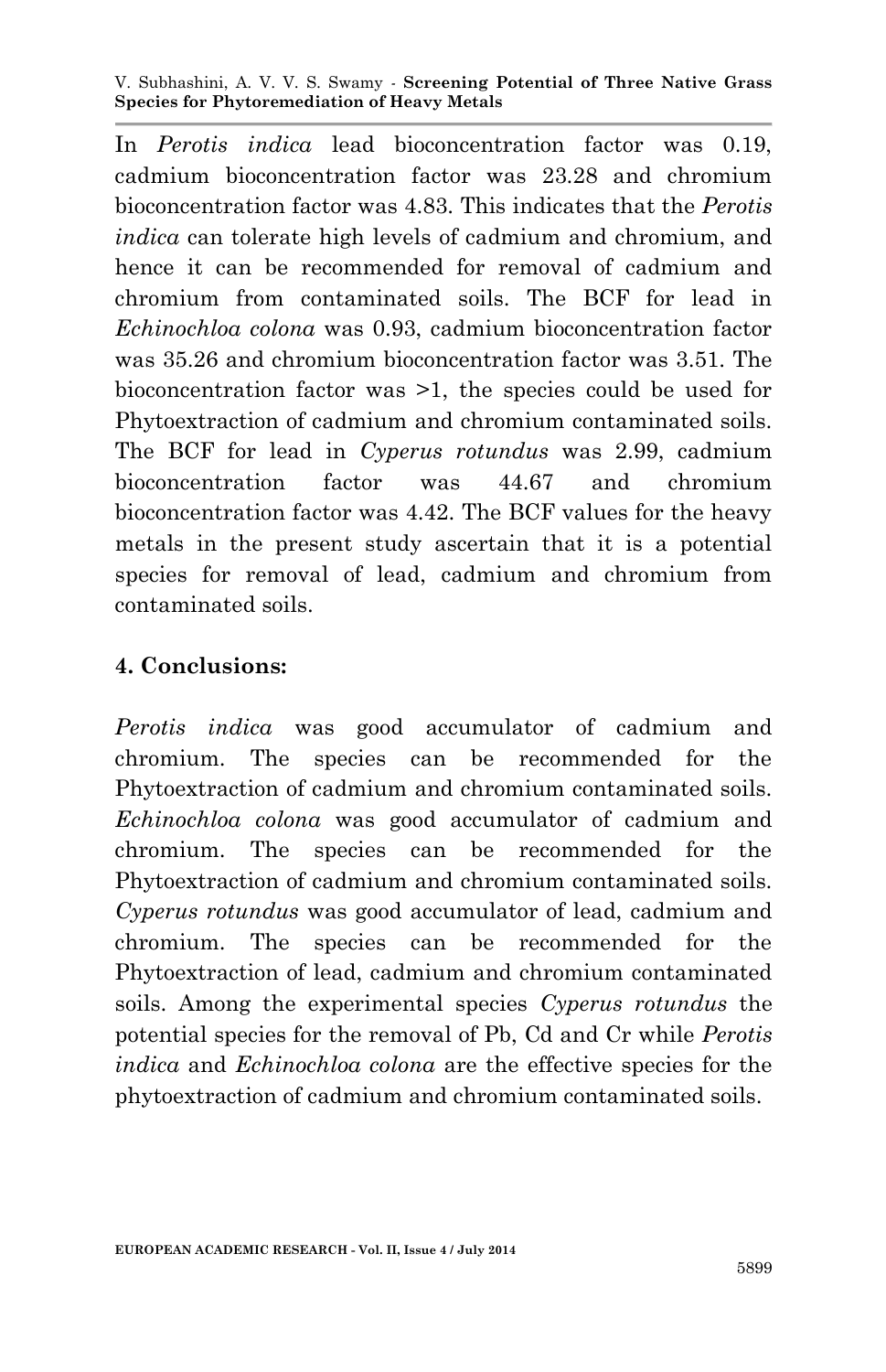#### **BIBLIOGRAPHY:**

- Agrawal, V. and K. Sharma. 2006. "Phytotoxic effects of Cu, Zn, Cd and Pb on in vitro regeneration and concomitant protein changes in *Holarrhena antidysentrica"*. *Biol. Plant* 50: 307-310.
- Barlow, R., Bryant, N., Andersland, J. and Sah, S. 2000. "Lead hyperaccumulation by *Sesbania drummondii". Proceedings of the Conference on Hazardous Waste Research*.
- Berti, W. R. and S. D. Cunningham. 1993. "Remediating soil Pb with green plants". *Int. Conf. Environ. Geochem. Health;*  July. New Orleans. LA. 25-27.
- Chen, H. 2000. "Chemical method and phytoremediation of soil contaminated with heavy metals". *Chemosphere* 41: 229- 234.
- Chettri, M. K., Cook, C. M., Vardaka, E., Sawidis, T. and Lanaras, T. 1998. "The effect of Cu, Zn and Pb on the chlorophyll content of the lichens *Cladonia convoluta* and *Cladonia rangiformis"*. *Environmental and Experimental Botany* 39: 1–10.
- Cunningham, S. D. and D. W. Ow. 1996. "Promises and Prospects of phytoremediation". *Plant Physiol* 110(3): 715–719.
- Delhaize, A. 1996. "A metal accumulator mutant of *Arabidopsis thaliana"*. *Plant Physiol* 111(3): 849–855.
- Gamble, J. S. 2008a. *Flora of the presidency of Madras*. Bishen Singh Mahendra Pal Singh Publishers. India. III. 1814.
- Gamble, J. S. 2008b. *Flora of the presidency of Madras*. Bishen Singh Mahendra Pal Singh Publishers. India. III. 1641.
- Gamble, J. S. 2008c. *Flora of the presidency of Madras*. Bishen Singh Mahendra Pal Singh Publishers. India. III. 1776.
- Ghosh, M. and S. P. Singh. 2005. "A review on Phytoremediation of heavy metals and utilization of its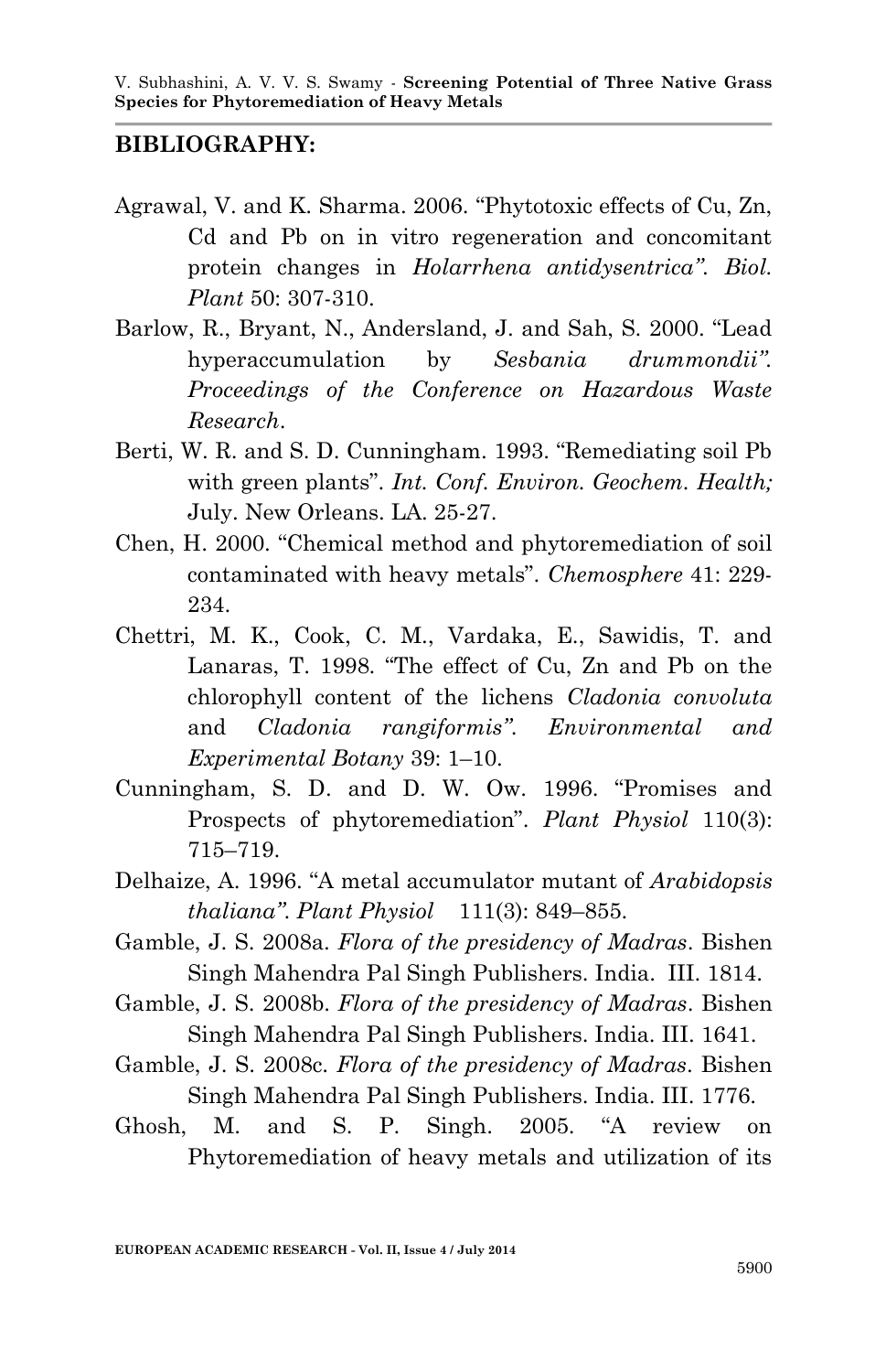byproducts". *Applied Ecology and Environmental Research* 3(1): 1-18.

- Gurbisu, C. and I. Alkorta. 2003. "Basic concepts on heavy metal soil bioremediation". *Eur J Min Process Environ Prot* 3(1): 58–66.
- Hutchinson, S. L., Schwab, A. P. and M. K. Banks. 2003. "Biodegradation of petroleum hydrocarbons in the rhizosphere". In *Phytoremediation: Transformation and Control of Contaminants*, edited by S.C. McCutcheon and J.L. Schnoor, 355-386. Hoboken, NJ: Wiley-Interscience, Inc.
- Kramer, U. 2010. "Metal hyperaccumulation in plants". *Annu. Rev. Plant Biol* 61: 517–534.
- Mahbubeh Mazhari and Bahare Bahramian. 2012. "High biomass *Chenopodium album* L. is a suitable weed for remediation Cd-contaminated soils". *Journal of American Science* 8(1): 83-85.
- Martin, Robert and Chanthy, P. O. L. 2009. *Weeds of Upland Cambodia.* Canberra: Aciar Monagraph. 141.
- Minh, V. V. and L. V. Khoa. 2009. "Phytoremediation of Cadmium and Lead contaminated soil types by Vetiver grass". *VNU Journal of science, Earth Sciences* 25: 98- 103.
- Nanda Kumar, P. B. A., Dushenkov, V., Motto, H. and I. Raskin. 1995. "Phytoextraction: The Use of Plants to Remove Heavy Metals from Soils". *Environ. Sci. Technol* 29 (5): 1232-1238.
- Nouairi, I. and W. Ammar. 2009. "Antioxidant defense system in leaves of Indian mustard (*Brassica juncia*) and rape (*Brassica napus*) under cadmium stress." *Acta. Physiol. Plant* 31: 237-247.
- Nouairi, I., Wided Ben Ammar, W., Youssef, N., Douja Ben Miled Daoud, D.B., Habib Ghorbal, M. and Zarrouk, M. 2006. "Comparative study of cadmium effects on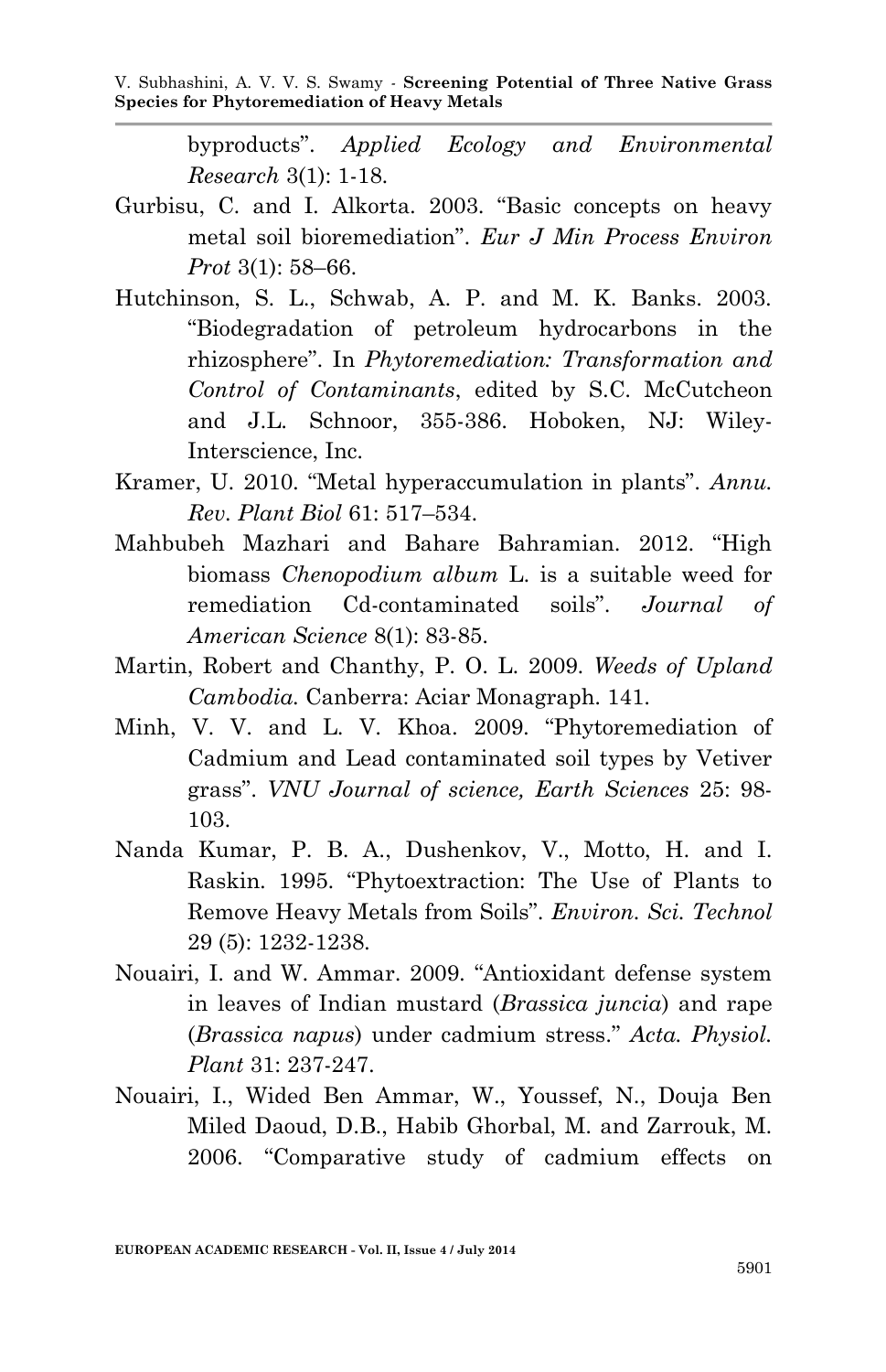membrane lipid composition of *Brassica juncea* and *Brassica napus* leaves". *Plant Sci* 170: 511–519.

- Nriagu, J. O. 1996. "Toxic metal Pollution in Africa". *Science* 223, 272.
- Peng, H.Y. and X. E. Yang. 2005. "Volatile constituents in the flowers of *Elsholtzia argyi* and their variation: a possible utilization of plant resources after phytoremediation"*. J Zhejiang Univ. Sci* 6: 91-95.
- Piechalak, A., Tomaszewska, B., Baralkiewicz, D. and A. Malecka. 2002. "Accumulation and detoxification of lead ions in legumes". *Phytochemistry* 60 (2): 153-162.
- Qadir, S., Qureshi, M. I., Javed, S. and M. Z. Abdin. 2004. "Genotypic variation in phytoremediation potential of *Brassica juncea* cultivars exposed to Cd stress". *Plant Sci* 167: 1171-1181.
- Raskin, I., Nanda Kumar, P. B. A., Dushenkov, S. and D. E. Salt. 1994. "Bioconcentration of heavy metals by plants". *Curr. Opin. Biotechnol* 5: 285-290.
- Sahi, S. V., Bryant, N. L., Sharma, N. C. and S. R. Singh. 2002. "Characterization of a lead hyperaccumulator shrub, *Sesbania drummondii"*. *Environ. Sci. Technol* 36: 4676- 4680.
- Shen, Z. G., Li, X. D., Wang, C. C., Chen, H. M. and H. Chua. 2002. "Lead Phytoextraction from contaminated soil with high-biomass plant species". *Journal of Environmental Quality* 31: 1893-1900.
- Shirbhate, N. and S. N. Malode. 2012. "Heavy Metals Phytoremediation by *Pongamia Pinnata* (L) Growing In Contaminated Soil from Municipal Solid Waste Landfills and Compost Sukali Depot, Amravati (M.S.)". *I. J. A. B.* 2(1): 147-152.
- Soleimani, M., Hajabbasi, M. A., Afyuni, M.., Charkhabi, A. H. and H. Shariatmadari. 2009. "Bioaccumulation of nickel and lead by Bermuda grass (*Cynodon dactylon*) and tall fescue (*Festuca arundinacea*) from two contaminated